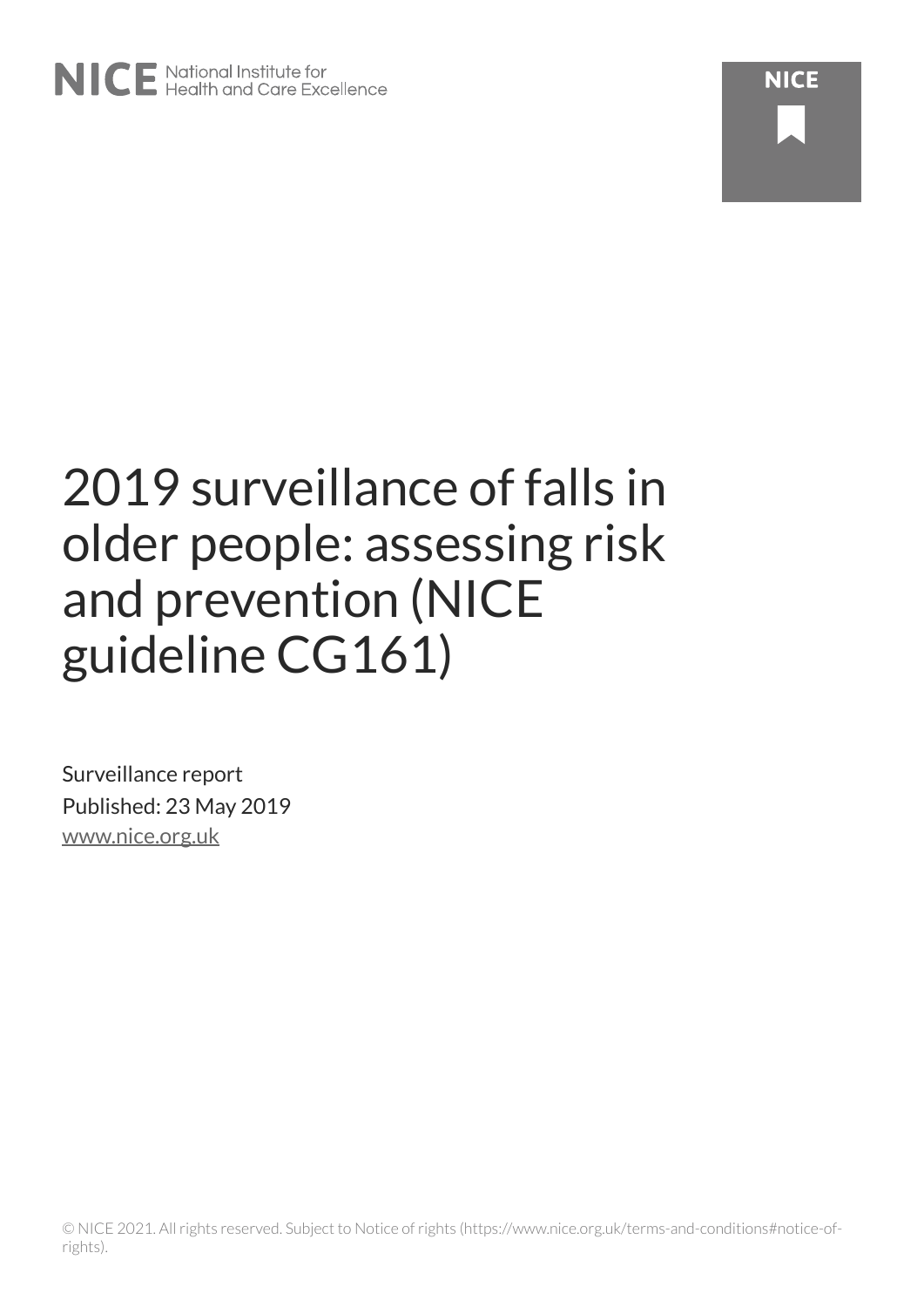## Contents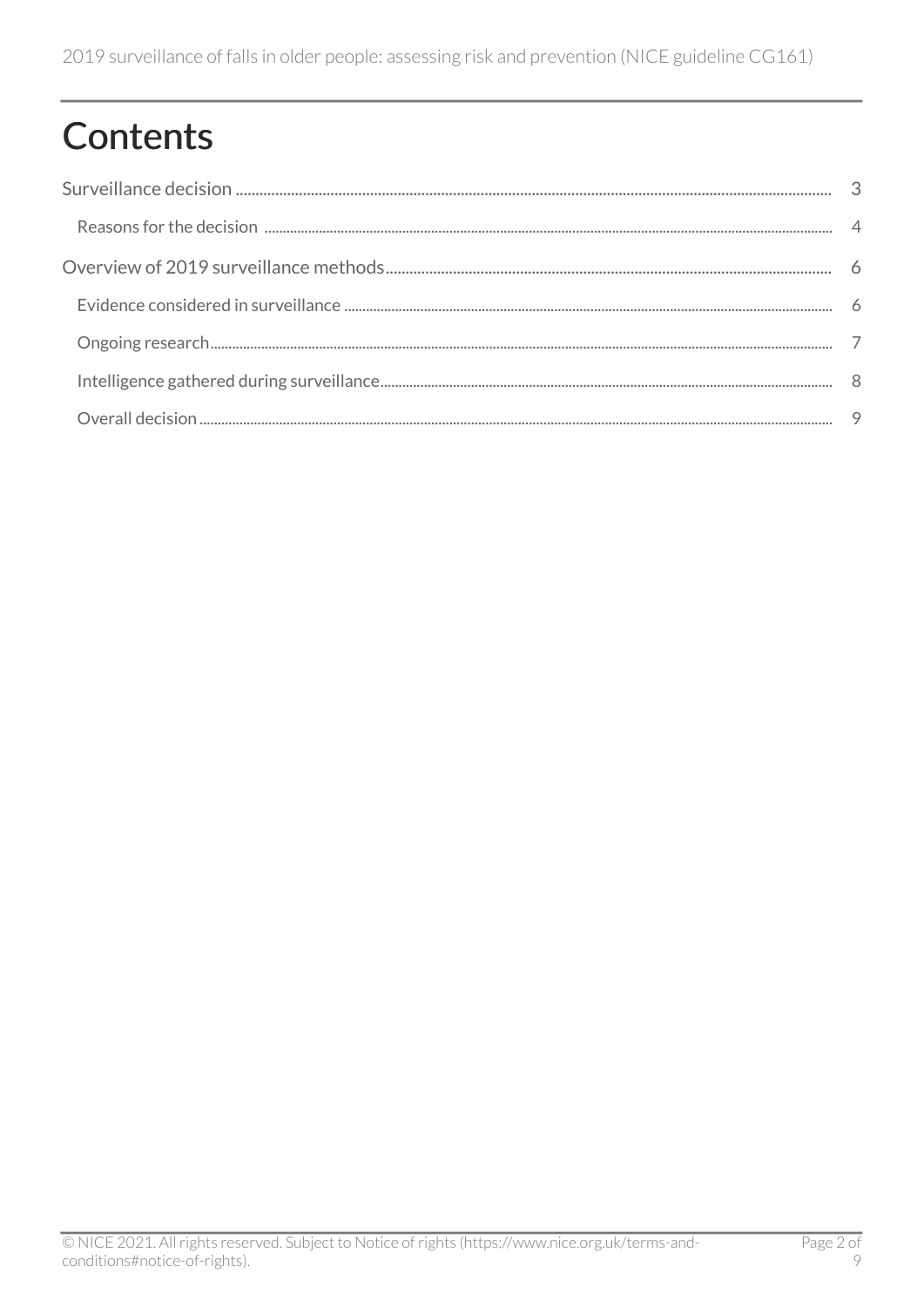## <span id="page-2-0"></span>Surveillance decision

We will update the guideline on [falls in older people: assessing risk and prevention](https://www.nice.org.uk/guidance/cg161) (NICE guideline CG161).

The following table gives an overview of how evidence identified in surveillance might affect each area of the guideline, including any proposed new areas.

| Section of the guideline                                                        | New evidence<br>identified | Impact    |  |
|---------------------------------------------------------------------------------|----------------------------|-----------|--|
| Preventing falls in older people                                                |                            |           |  |
| Case/risk identification                                                        | Yes                        | Yes       |  |
| Multifactorial interventions                                                    | Yes                        | Yes       |  |
| Strength and balance training                                                   | Yes                        | Yes       |  |
| Exercise in extended care settings                                              | Yes                        | Yes       |  |
| Home hazard and safety intervention                                             | Yes                        | Yes       |  |
| Psychotropic medications                                                        | Yes                        | Yes       |  |
| Cardiac pacing                                                                  | <b>No</b>                  | <b>No</b> |  |
| Encouraging the participation of older people in falls prevention<br>programmes | <b>No</b>                  | <b>No</b> |  |
| Education and information giving                                                | <b>No</b>                  | <b>No</b> |  |
| Interventions that cannot be recommended                                        | Yes                        | Yes       |  |
| Interventions that cannot be recommended because of<br>insufficient evidence    | Yes                        | Yes       |  |
| Preventing falls in older people during a hospital stay                         |                            |           |  |
| Predicting patients' risk of falling in hospital                                | Yes                        | <b>No</b> |  |
| Assessment and interventions                                                    | Yes                        | <b>No</b> |  |
| Information and support                                                         | <b>No</b>                  | No        |  |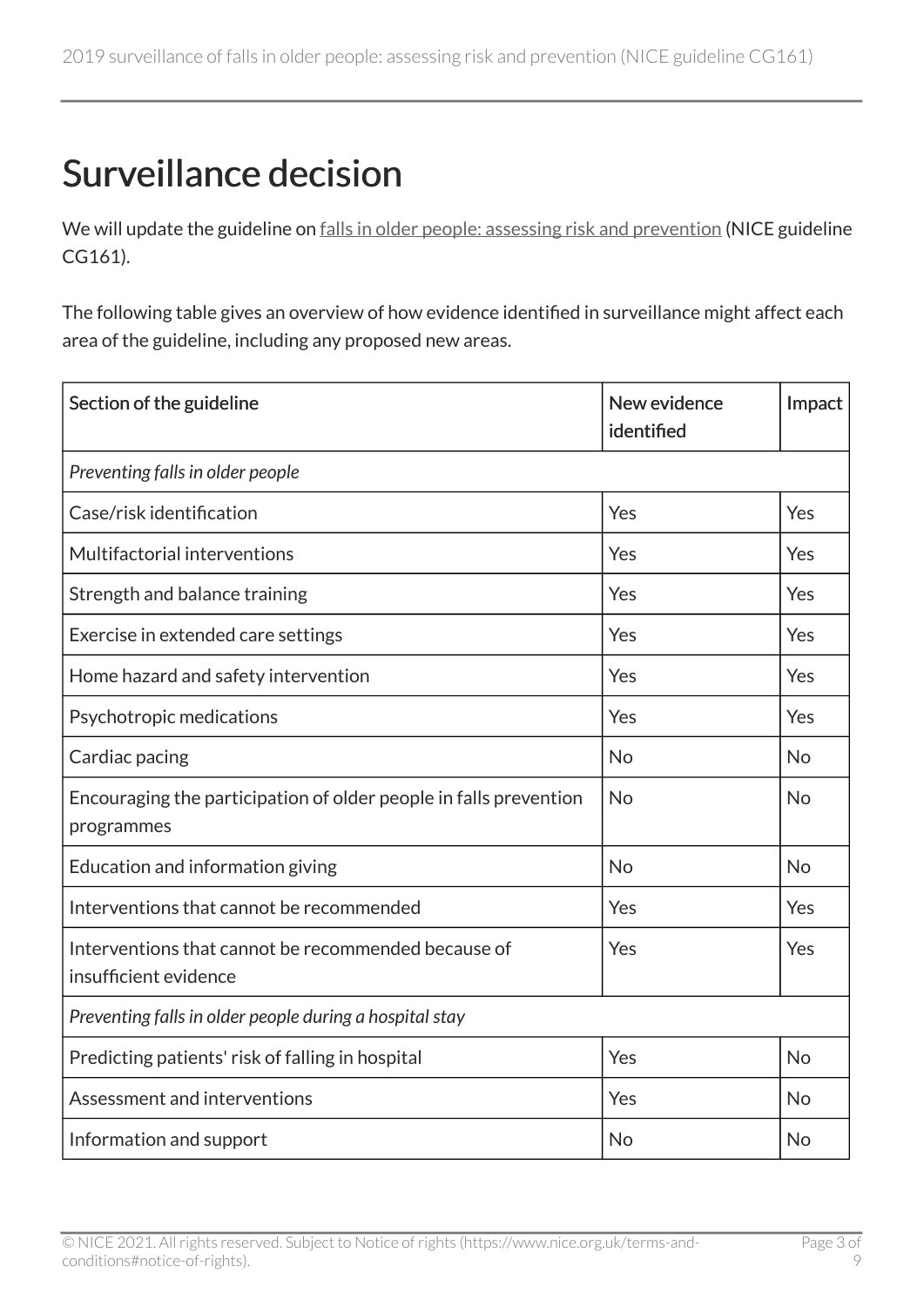## <span id="page-3-0"></span>Reasons for the decision

This section provides a summary of the areas that will be updated and the reasons for the decision to update.

### Preventing falls in older people

We identified new evidence in several areas that indicates a need for an update including:

- Falls risk assessment tools new evidence suggests that tools based on clinical characteristics lack sensitivity, specificity or both. However, the addition of new technologies to measure gait may improve on assessments based on clinical risk factors. Additionally, topic experts indicated a need to include frailty and previous fragility factors as risk factors for falls. Knowing about these characteristics may not increase prediction of future falls, yet this information is important because people with these characteristics may have more severe consequences if they fall.
- Multifactorial interventions new evidence indicates they may not be effective. This finding contradicts current recommendations to offer multifactorial interventions. Evidence indicated that offering interventions based on individual risk factors may not be effective but offering all interventions irrespective of individual risk factors may be effective. However, the quality of evidence was rated by the authors of a Cochrane review as low or very low across analyses. Consideration of multifactorial interventions will also impact on recommendations about the individual components of interventions such as home hazard assessment and modifications.
- Exercise interventions which appear to be effective using a wider range of types of exercise than are currently recommended. New guidance on physical activity from the Chief Medical Officer is expected in 2019. The update should consider how to encourage people at risk of falls to undertake the recommended levels of physical activity safely, and how to maintain benefits after prescribed exercise programmes end. The identified evidence addressed people living in the community and people living in residential care, indicating that the update should also consider practical ways to include people in extended care settings in exercise programmes.
- Vitamin D which evidence suggests may be associated with fewer falls, although conversely, high doses of vitamin D may increase falls risk. The update should consider the role of vitamin D in falls prevention alongside the guideline on [vitamin D supplement use in specific](https://www.nice.org.uk/guidance/ph56) [population groups](https://www.nice.org.uk/guidance/ph56).

Although we did not identify new published evidence for some sections of the guideline, namely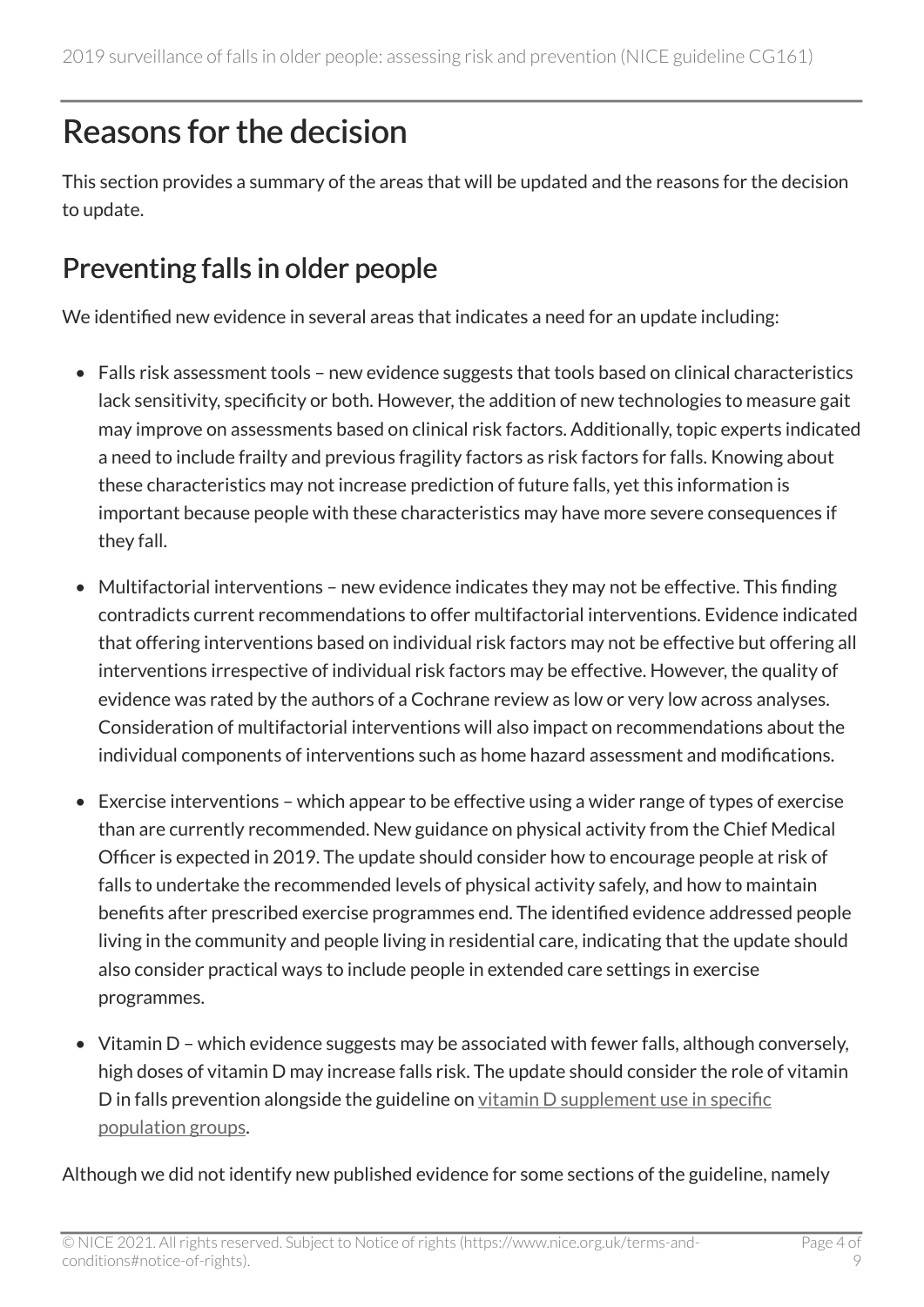cardiac pacing, encouraging participation in falls programmes and education and information giving, we decided that these should be considered in the update so that the updated guideline can reflect any changes in services since the original guideline was published.

#### Preventing falls in older people during a hospital stay

We identified new evidence that was consistent with current recommendations on assessing risk of falls and interventions for people in hospital. However, we decided that the update should include this section of the guideline to ensure that recommendations support continuity of care across settings.

For further details and a summary of all evidence identified in surveillance, see [appendix A](https://www.nice.org.uk/guidance/cg161/evidence/appendix-a-summary-of-evidence-from-surveillance-pdf-6784064894).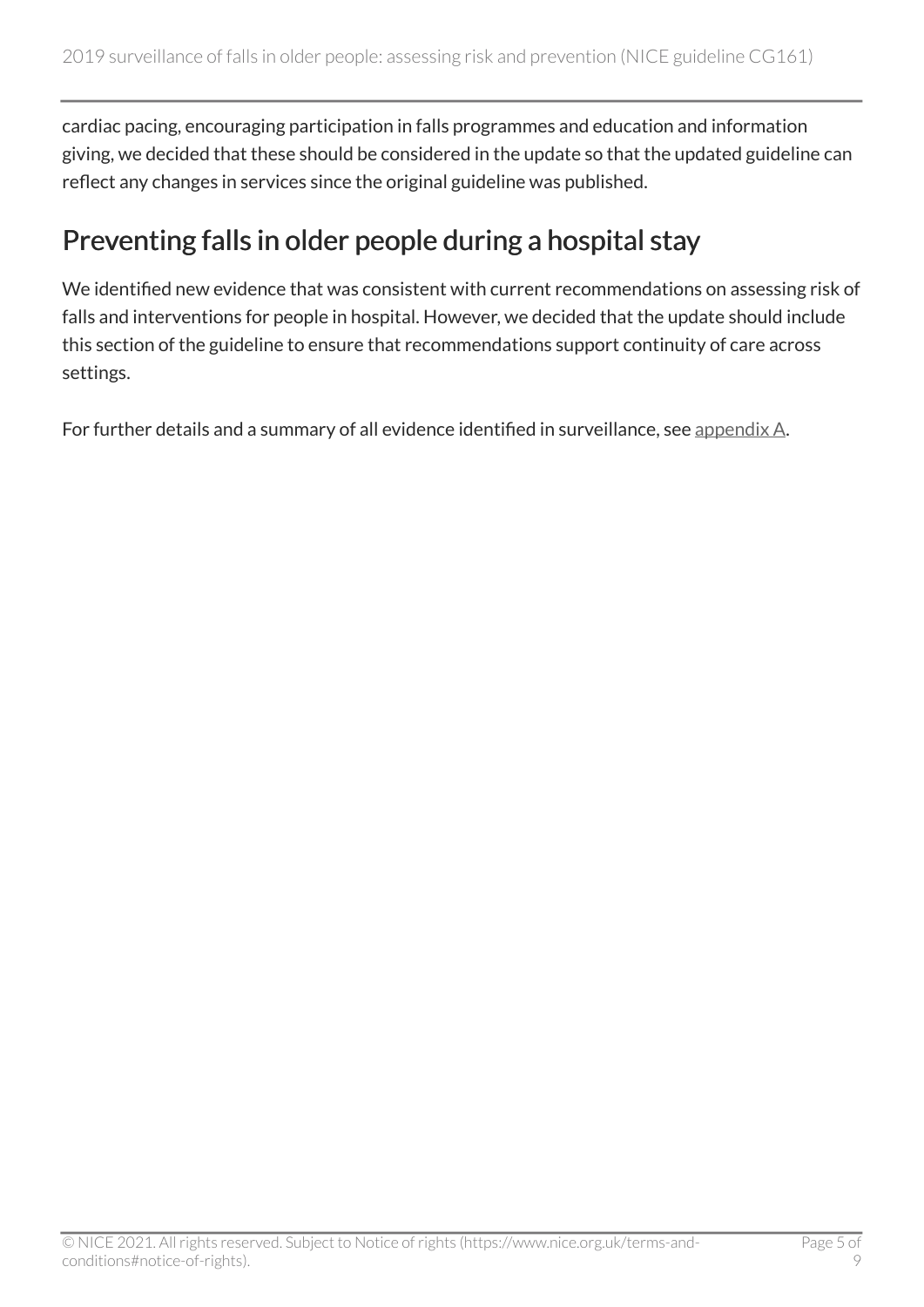## <span id="page-5-0"></span>Overview of 2019 surveillance methods

NICE's surveillance team checked whether recommendations in falls in older people: assessing risk and prevention (NICE guideline CG161) remain up to date.

The surveillance process consisted of:

- Feedback from topic experts via a questionnaire.
- A search for new or updated Cochrane reviews.
- Consideration of evidence from previous surveillance.
- Examining related NICE guidance and quality standards and NIHR signals.
- A search for ongoing research.
- Examining the NICE event tracker for relevant ongoing and published events.
- Literature searches to identify relevant evidence.
- Assessing the new evidence against current recommendations to determine whether or not to update sections of the guideline, or the whole guideline.

For further details about the process and the possible update decisions that are available, see [ensuring that published guidelines are current and accurate](https://www.nice.org.uk/process/pmg20/chapter/ensuring-that-published-guidelines-are-current-and-accurate) in developing NICE guidelines: the manual.

### <span id="page-5-1"></span>Evidence considered in surveillance

#### Search and selection strategy

We searched for new evidence related to the whole guideline. We conducted separate searches to identify studies of risk assessment tools (which included observational studies) and interventions to prevent falls (which included randomised controlled trials and systematic reviews).

Overall, we found 66 studies published between 30 April 2015 and 22 February 2019.

We also included: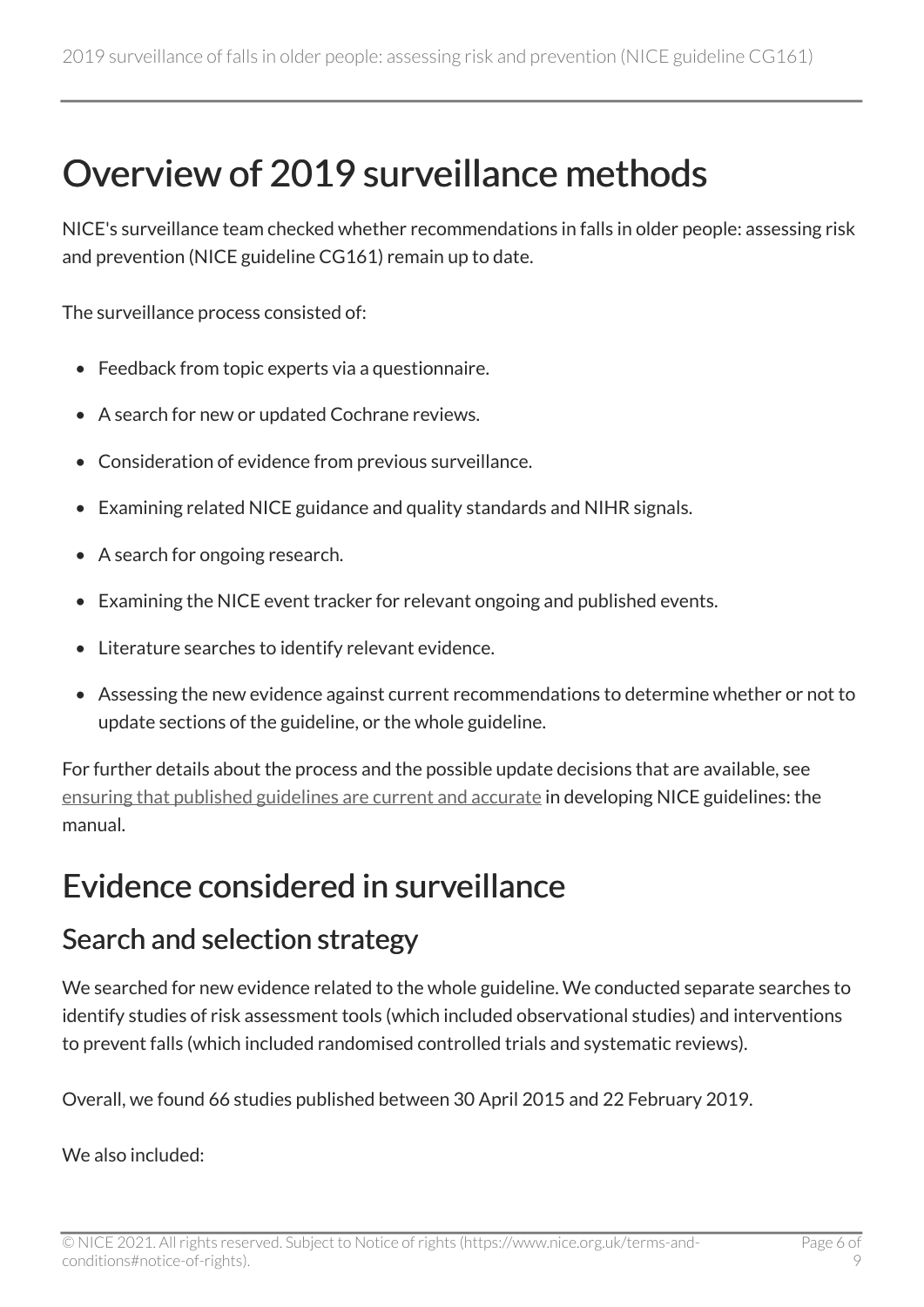- 0 relevant studies from a total of 9 identified by topic experts (because the 2 studies meeting the inclusion criteria for this surveillance review identified by topic experts were identified in the searches and are already included in the count of studies)
- 19 studies from the 2016 surveillance review.

From all sources, we considered 87 studies to be relevant to the guideline.

See [appendix A](https://www.nice.org.uk/guidance/cg161/evidence/appendix-a-summary-of-evidence-from-surveillance-pdf-6784064894) for details of all evidence considered, and references.

#### Selecting relevant studies

In developing the guideline in 2004, prospective cohort studies were used to identify individual risk factors associated with falling. However, in the 2013 update looking at predicting falls in hospital, only risk prediction tools were included in the evidence review. In this surveillance review, we followed the more recent approach for both community and in-hospital risk assessment. That is, we looked for tools that incorporated several risk factors, rather than at individual risk factors. Studies of tools that retrospectively assessed falls were excluded because they have more potential sources of bias and confounding than prospective studies.

## <span id="page-6-0"></span>Ongoing research

We checked for relevant ongoing research; of the ongoing studies identified, 8 studies were assessed as having the potential to change recommendations. We will share the details of these studies with the developers responsible for updating the guideline so that they can evaluate the impact of any published results. These studies include:

- Counselling for physical activity, life-space mobility and falls prevention in old age [ISRCTN65406039.](http://www.isrctn.com/ISRCTN65406039) This randomised controlled trial aims to assess health counselling and exercise education over 2 years compared with control in 450 older people in Finland. The primary outcome measures are level of mobility and falls rate.
- Prevention of Fall Injury Trial (PreFIT) **[ISRCTN71002650](http://www.isrctn.com/ISRCTN71002650)</u>**. This NIHR-funded randomised controlled trial aims to assess written advice plus multifactorial intervention compared with written advice plus structured exercise and with written advice alone in 9,000 people older than 70 years living in the community. The primary outcome measure of this study is fractures, but falls rate is a secondary outcome measure.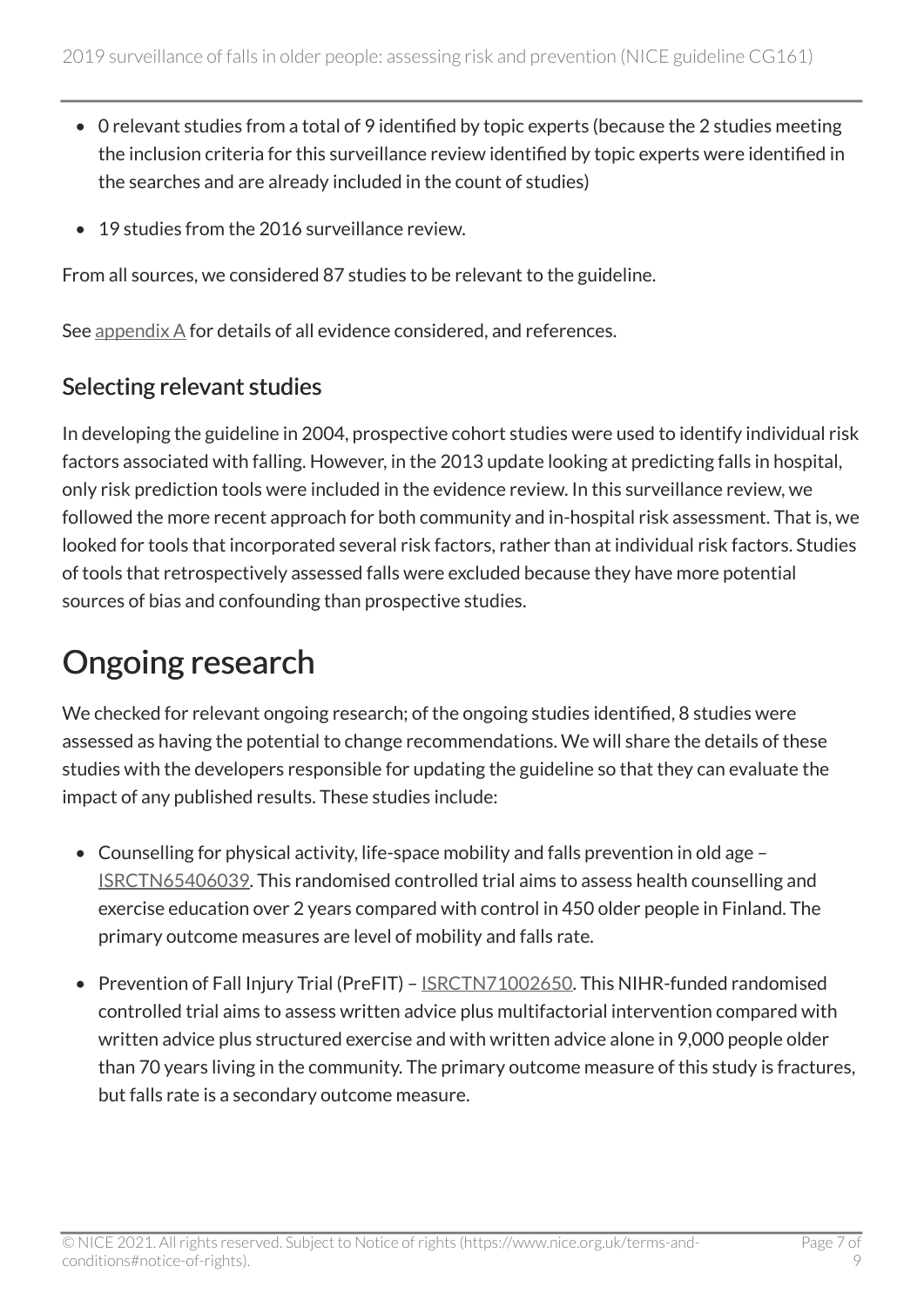• Effectiveness of falls prevention interventions on falls outcomes for hospitalised adults – [CRD42017058887.](https://www.crd.york.ac.uk/prospero/display_record.php?RecordID=58887) This systematic review protocol relevant to the falls prevention guideline has been registered on PROSPERO.

## <span id="page-7-0"></span>Intelligence gathered during surveillance

#### Views of topic experts

We considered the views of topic experts who were recruited to the NICE Centre for Guidelines Expert Advisers Panel to represent their specialty. For this surveillance review, topic experts completed a questionnaire about developments in evidence, policy and services related to the guideline.

We sent questionnaires to 19 topic experts and received 9 responses.

Seven of the 9 respondents indicated that the guideline should be updated. Issues highlighted by the topic experts included:

- The need to identify people who are frail or have had fragility fractures because these people may have more severe consequences after falling.
- Publication of new Cochrane reviews on exercise and multifactorial interventions that indicated a need to update the guideline.
- The increasing availability of technological advances that may help people to assess their risk of falling that should be considered by the update.
- The availability of new evidence on vitamin D supplementation, which should be considered in the update in conjunction with NICE's guideline on vitamin D supplement use in specific population groups (published after the falls prevention guideline).

#### Other sources of information

We noted that Public Health England has established the National Falls Prevention Coordination Group. The group's [consensus statement](https://www.gov.uk/government/publications/falls-and-fractures-consensus-statement) recognises the need for effective falls prevention and reducing the variability in the quality, safety and outcomes of care. The update to the guideline therefore fits with national strategy.